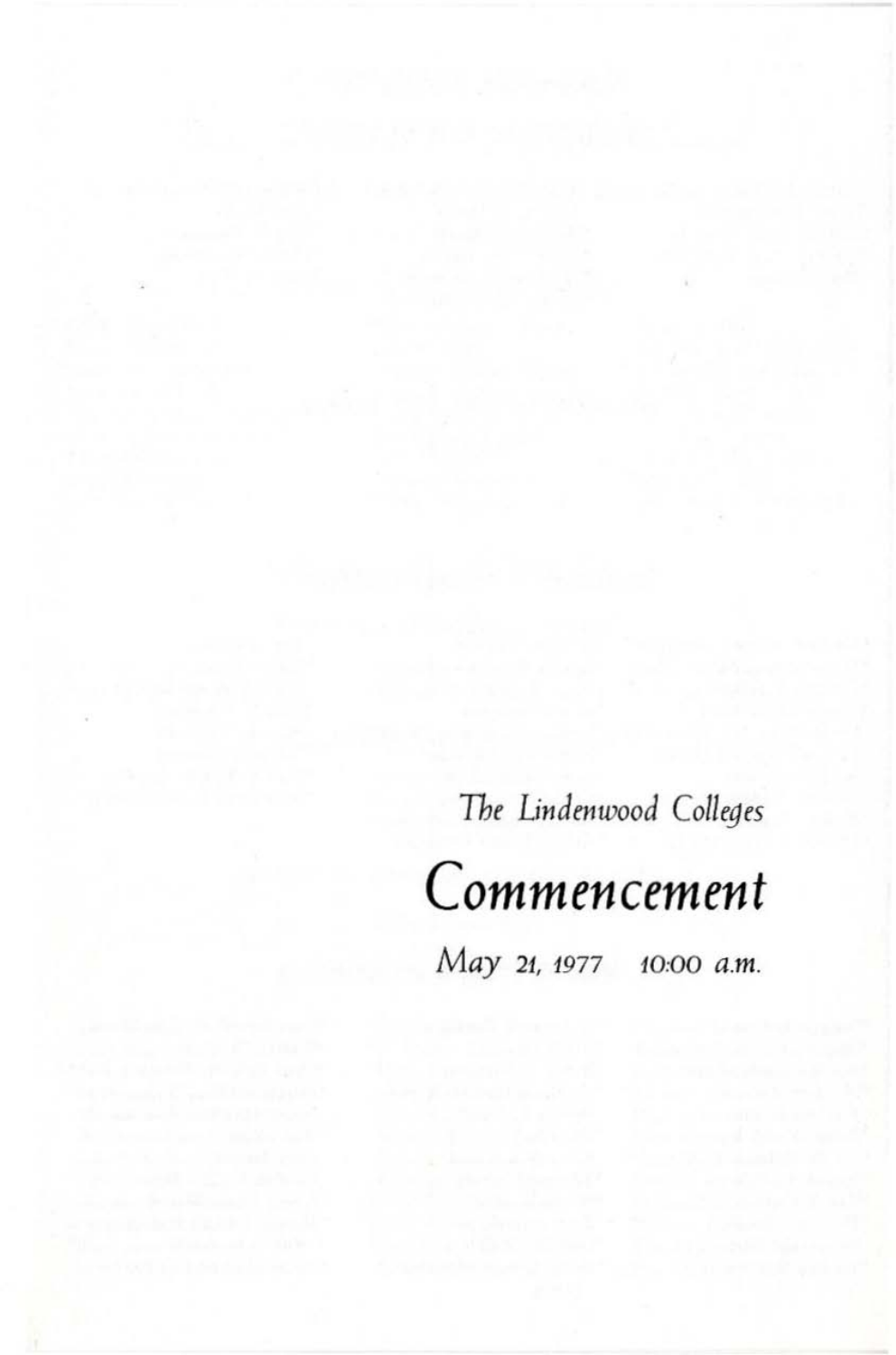### Program

### **PRELUDE**

PROCESSIONAL - Pomp and Circumstance ................... Elgar Associate Professor Department of Language, Literature, Philosophy and Religion

Betsy Jeffery, Alto Saxophone Billie Derham, Accompanist

**CBS** News Correspondent

### **CONFERRING OF HONORARY DEGREES**

Presentation of Anna Jane Harrison for the Honorary Degree of Doctor of Humane Letters ....... John A. Bornmann

Presentation of Sesquicentennial Medal ... Dean Doris B. Crozier

### PRESENTATION OF CANDIDATES

Doris B. Crozier Dean, Lindenwood College for Women

Patrick F. Delaney, Jr. Dean, Lindenwood College for Men

**John Niles Bartholomew** Dean, Lindenwood Evening College

> Craig R. Eisendrath Dean, Lindenwood College for Individualized Education

CONFERRING OF DEGREES ................... William C. Spencer

**President of The Colleges** 

PRESENTATION OF SENIOR GIFT ................. Prudence Taylor President of the Class of 1977 Lindenwood College for Women

BENEDICTION ......................... Father James Gummersbach

Chaplain, St. Joseph's Hospital St. Charles, Mo.

**COLLEGE MARSHAL** Thomas W. Doherty

**STUDENT MARSHALS** Members of Linden Scroll

> Pixie Haviland Kinnee McGhee Elizabeth Park **Kriste Anne Meek Barbara Dultz** Linda Peeler **Billie Derham** Lori Teeter Lisa Myers **Kim Rankin**

#### **FLAG BEARERS**

Paul Gross **Cindy Gross** Paul Hudgens Nancy Shankland Ethem Terhan **Brad Cox** 

Tassels on the mortar boards worn by the graduates indicate their major fields of study: Brown - Classics, Fine Arts Copper - Economics Dark Blue - Philosophy Golden Yellow - Biology, Sociology, Chemistry Nugget - Business Pink - Music Royal Blue - Political Science Sage - Physicial Education Scarlet - Religion Sky Blue - Education White - Art, Communication Arts, English, History, Mathematics, Modern Languages, Psychology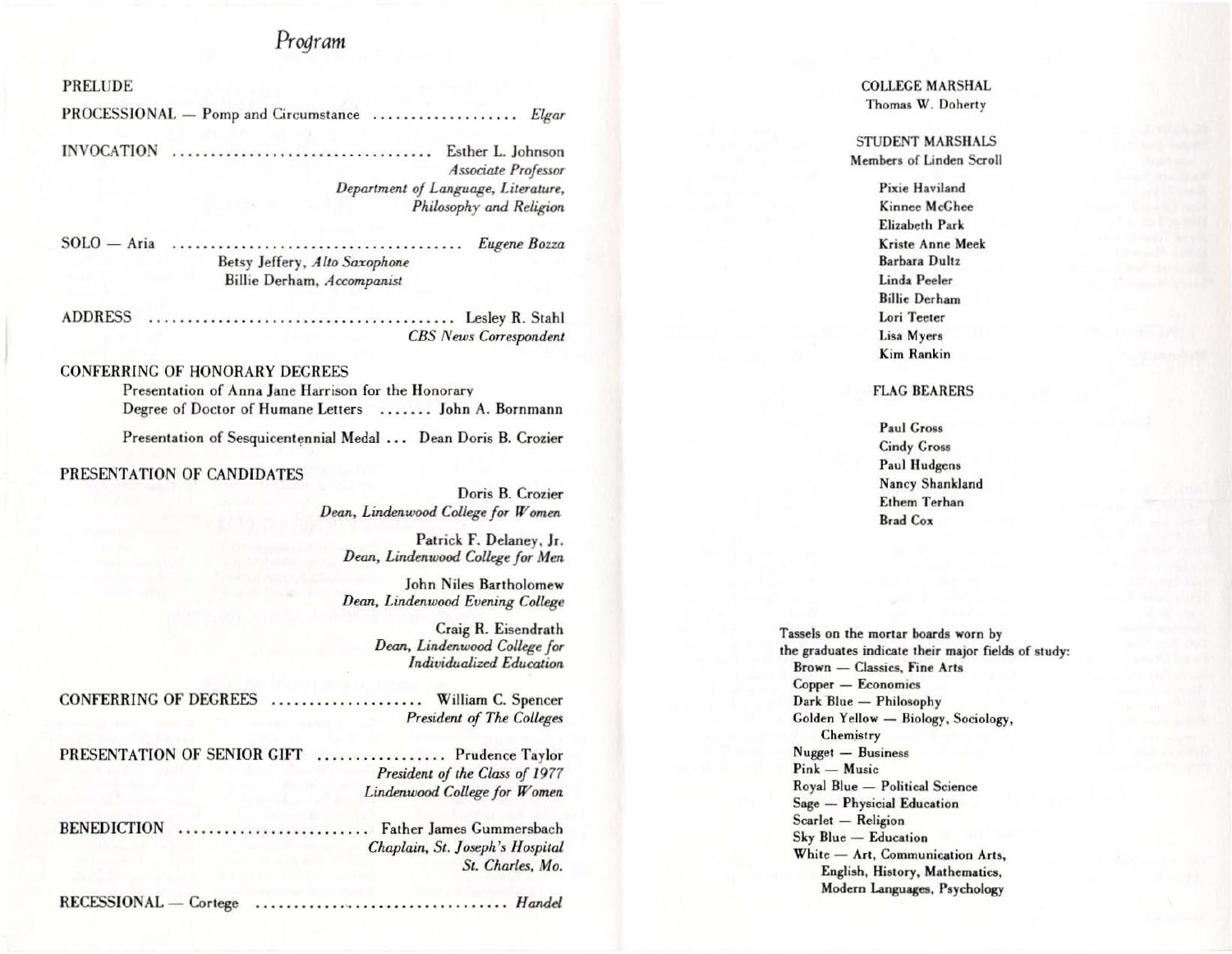### BACHELOR OF FINE ARTS DEGREES

Paul David deMarrais ·Lamerol Alexander Gatewood Thomas Paul Lamb Christopher lohn Newbold

### BACHELOR OF MUSIC EDUCATION DEGREE

Stacey Isbell Singer

### BACHELOR OF SCIENCE DEGREES

Gordon Lee Atkins Donald W. Burrus \*Anthony F. Caravello James Carlucci, Jr. Richard Anthony Champagne, Jr. Michael Gerard Frossard Randall Carter Celz Beran Hablezghi Jerry Alan Harris

·William Edward Hearst Neal P. Higgs William Charles Hughes David L. Jenkins *magna cum laude* James B. Knoblauch \*John Francis Korenak Charoen Mekanandha ·Frank Albert Oberle, Jr.

Daniel L. Odom Gary Vernon Poggemoeller ·William Edward Price Richard Charles Rauh ·David Joseph Schmitt Roy Eugene Stock Douglas Philip Urban ·Michael E. Vogi John William Wertzberger

## *Lindenwood III* - *Evening College*

#### ASSOCIATE IN SCIENCE DEGREES

·Hershel I. Jenkins • Alister Leon McCoy ·Robert D. Saling ·Michael R. Taylor • David Earl Thompson \*J. Roger Wilhelm

### BACHELOR OF ARTS DEGREES

Dennis Lee Cavanagh Jerry Timothy French Linda Gayle Ziegler

### MASTER OF BUSINESS ADMIN. DEGREES

Richard Glenn Scott

#### BACHELOR OF SCIENCE DEGREES

lack Wilson Achurch Gary Allan Briggs ·Jack E. Burke Lawrence Oliver Daniels, Jr. Morton Layton Davis W. James Demerly. Jr. Josephine Ann Dittmeicr "Ray F. Duke Donald W. Durham Francis Alfred Greer \*Mary Ann Hess Gerald John Hollander

Marvin Joseph Hurst \*R. Wesley Jenson Mary Ellen Kantz Karen Elizabeth Keen David R. Kelsey Roland Henry Kruel Robert G. Lampe Kenneth Blaine Lewis, Sr. ·John Garland Mayton John D. McCray \*Neal Ray Moots Elmer Eugene Napier

Kenneth Leon Niswonger Steven Patrick O'Connell Paul Vincent Palermo \* Allison C. Patterson Dean James Reaka lohn Andrew Robertson, Jr. \*Gary Wade Russell Urban Gerard Sommer Jo Ann Thompson William F. Vishy, Jr. Ronald Gene Williams Brenda K. Wilson

### Lindenwood College IV

### BACHELOR OF ARTS DEGREES

\*Nancy Hall Kilpatrick Babbitt ·Karen Lee Bornfeld \*Judith Angela Haworth ·Penelope Joan Herdfelder \*Mary Keehan

Janice Johnston Kinsella Alice E. S. Moore \*Marjorie L. Rand 'Wendy Ann Reeves 'Charlotte W. Samuels \* Andrea Lynn Scbalman

-Margaret Aylsworth Schultz \*Jean Staub "Tina B. Tessina -Evelyn Waterman "Anne S. Weil

### BACHELOR OF FINE ARTS DEGREE

\*Esther Zide

### BACHELOR OF SCIENCE DEGREES

- \*Mathilde Richter Ackerman \*Mary Frances Allen \*Thomas S. Allen · Steven Lee Beldner Linda Diane Arlt Brakensiek \*Michael Reginald Brooks Margaret Cowan \* Almeda Cornelia Duncan 'Bernice Faye Carnes Fields \*Lynette C. Gerschefske
	- \*Jo Anne Hellweg Agatha Mae Howard -Joyce W. Kelly 'Sheila Lenkman Virginia Shelburne Leverington 'Saundra E. Liebman Carol Fields Lloyd "Keith Weeks Lyou \*Josbua Adebayo Odedele • Arleen Boerer Pearlman
- Anne Pogulis 'Lois 1. Ricci Elaine Eldridge Rickert • Alice E. Simmons Nona L. Stephens "Bobby G. Steward ·Paul A. Trauth, Jr., P.A. \* Jerre Lynn Goedel Young

### MASTER OF ARTS DEGREES

'Horace Anderson 'Nancy LeeAnne Belohlavek 'Beverly Reeds Bimes \*Elizabeth Bowers 'William H. Bowers \*Daniel Philip Bretch 'Lucille DeBondelis Cox \*Daniel W. Fulmer 'Harold Gaither 'Thomas Gilmore Helen Gigi Hartig 'Marilyn Sue Hensley

·A. Carolyn Hooker 'Sandi Janson 'Bobby G. Johnson 'Cathleen Adelaide Klahr Dennis C. Lane "Mona laVine Erika Blattel Leal ·Yvonne Lifshutz \*Myrna Z. Meador Ruth Ann Meyer \*Lorraine Miller \*Sister Luanne Monckton,

0.5.B.

·Jean Ann McQuilkin Moore \*Beatrice Nathan ·Shari Erikson Pollard ·Florence Arlene Raines Jenny Alderman Ransom 'Nex Smith Lucy Theiler Carolyn Collins Walsh "Laurie Dunn Warner \*Margaret Anne Wehrenberg -*With Distinction* Shirley Harbert Wipfler